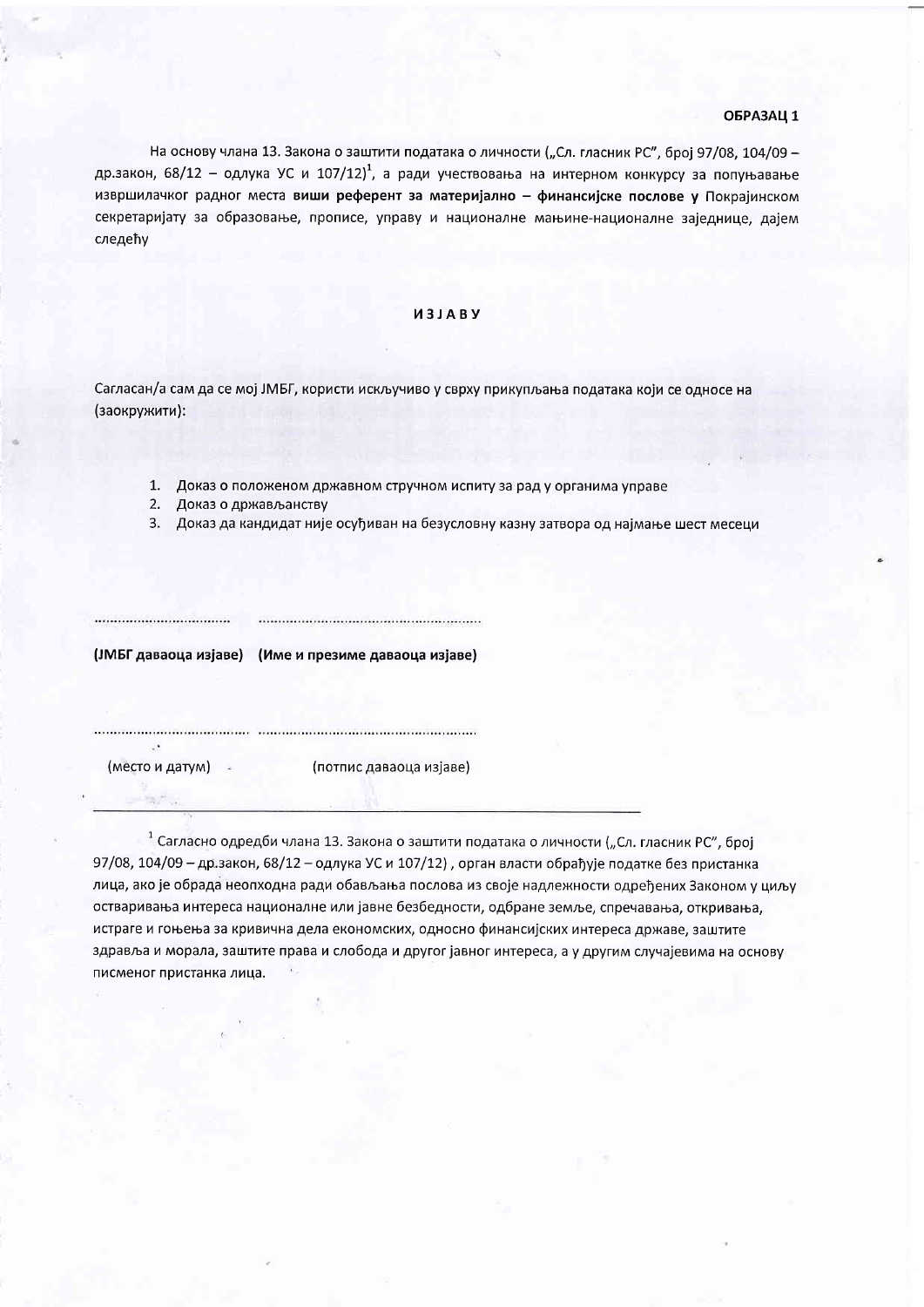На основу члана 103. став 3. Закона о општем управном поступку ("Сл. гласник РС", број 18/16)<sup>1</sup>, а ради учествовања на интерном конкурсу за попуњавање извршилачког радног места виши референт за материјално - финансијске послове у Покрајинском секретаријату за образовање, прописе, управу и националне мањине-националне заједнице, дајем следећу

#### *M3JABY*

Изјављујем да ћу сам/а за потребе поступка прибавити и доставити, до истека рока за подношење пријава на наведени интерни конкурс, доказ (заокружити):

- 1. Доказ о положеном државном стручном испиту за рад у органима управе
- 2. Доказ о држављанству
- 3. Доказ да кандидат није осуђиван на безусловну казну затвора од најмање шест месеци

(ЈМБГ даваоца изјаве) (Име и презиме даваоца изјаве)

(место и датум)

(потпис даваоца изјаве)

<sup>1</sup> Сагласно одредби члана 103. став 3. Закона о општем управном поступку ("Сл. гласник РС", број 18/16), у постуку који се покреће по захтеву странке орган може да врши увид, прибавља и обрађује личне податке о чињеницама о којима се води службена евиденција када је то неопходно за одлучивање, осим ако странка изричито изјави да ће те податке прибавити сама. Ако странка у року не поднесе личне податке неопходне за одлучивање органе, захтев за покретање постука ће се сматрати неуредним.